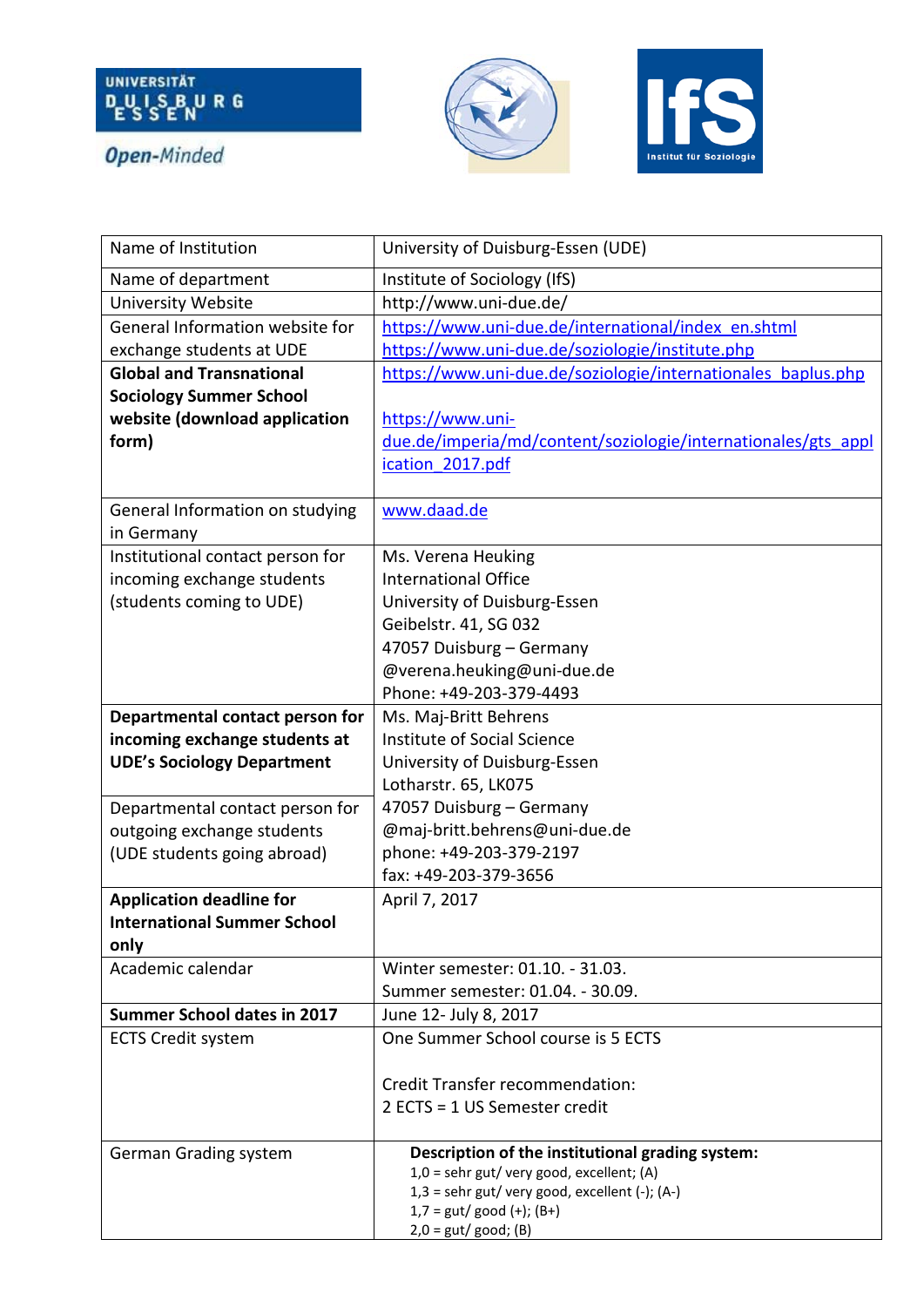**Open-Minded** 





## $2,3 = \text{gut/ good (-)}$ ; (B-)  $2.7 = \text{befriedigend/} satisfying (+)$ ; (C+) 3,0 = befriedigend/ satisfactory; (C) 3,3 = befriedigend/ satisfactory (-) (D+) 3,7 = ausreichend/ sufficient, low pass (+); (D) 4,0 = ausreichend/ sufficient, low pass (E) 4,3 - 6,0 = nicht bestanden/ unsatisfactory, failed Language of instruction  $\vert$  The language of instruction in the Summer School courses is English. **Excursions and events during Summer School**  Summer School courses include each a one-day excursion related to the course topic within Duisburg or to a city in the region. Last years' excursions included: **Cologne**: Migrant organisation in Cologne Additional option afterwards: visiting the Cologne Cathedral **Duisburg Marxloh**: Visiting the Ethnic Bridal Fashion Avenue (including fieldwork) Additional Option afterwards: Visiting the Mosque in Marxloh **Essen**: Visiting an industrial steel plant, including a discussion with Union Representatives. And further more In addition to the course excursions, there is a guided tour for all participants through the Industrial Landscape Park in Duisburg-Nord. The student body of the Faculty of Social Sciences organizes a Welcome-Event and a party/barbecue for international students. **Info-Brochure** on life in Duisburg and Essen (includes further information on recreational activities, cultural and sports offers etc.) [https://www.uni](https://www.uni-due.de/imperia/md/content/international/modul-c-en.pdf)[due.de/imperia/md/content/international/modul-c-en.pdf](https://www.uni-due.de/imperia/md/content/international/modul-c-en.pdf) **Arrival Information 1990 10 Getting to Duisburg from Duesseldorf International airport:** With public transportation you can reach Duisburg within 15- 20 minutes from the Duesseldorf airport terminal (skytrain and then S-Bahn or RE train to Duisburg mainstation). From Duisburg Hbf (mainstation) it takes 10 minutes by bus to